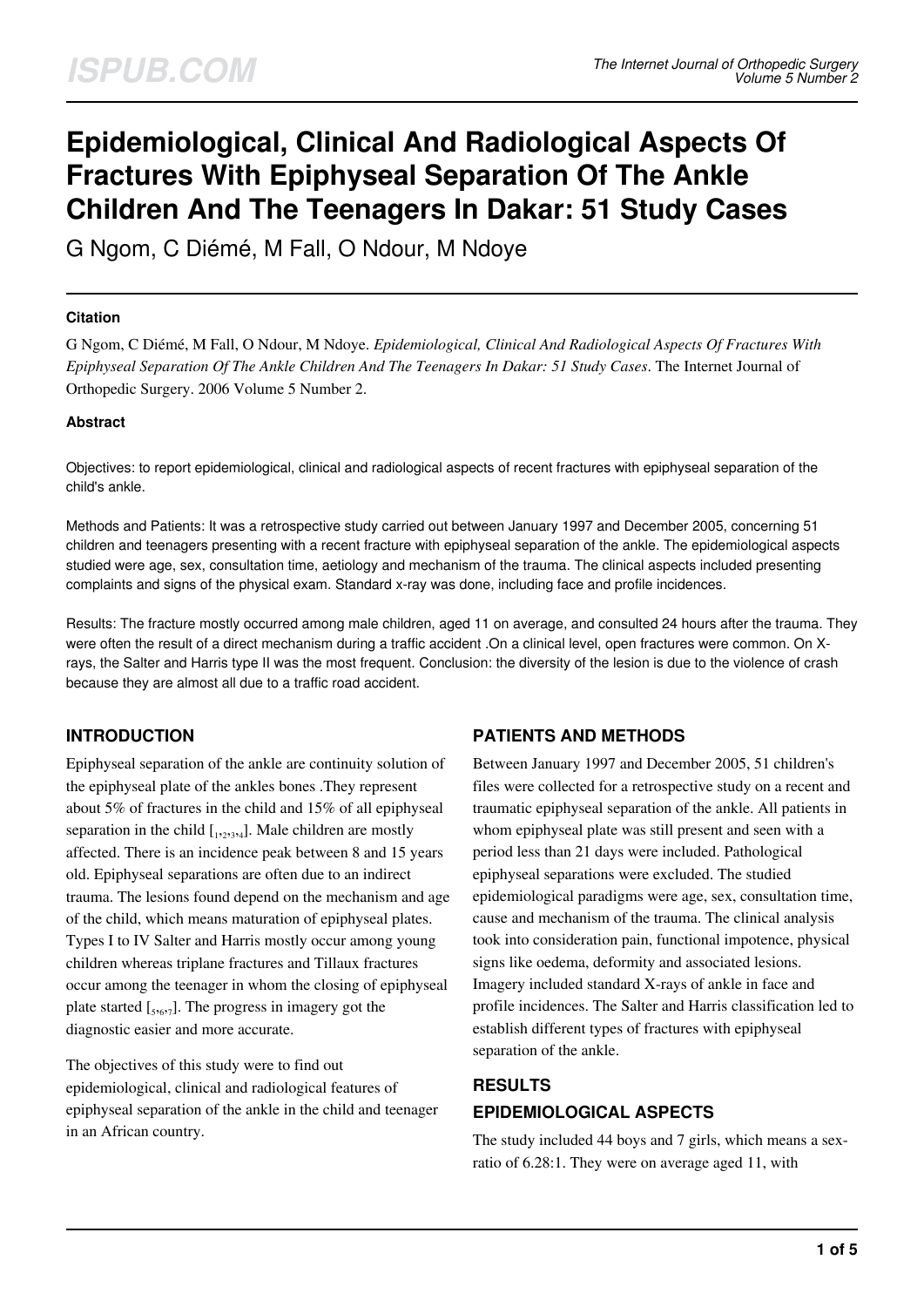extremes of 1 and 19. Table I represents their age classification.

### **Figure 1**

Table 1: Classification of patients according to their age

| Age(years) | Number | Percentage |
|------------|--------|------------|
| $0 - 7$    | 5      | 9.8%       |
| $8 - 15$   | 41     | 80.4%      |
| 16-19      | 5      | 9.8%       |

Traffic road accidents (36 cases) were the most frequent, followed by game related- accidents (7 cases), sport accidents (4 cases) and domestic accidents (4 cases).The epiphyseal separation mechanism was direct in 35 cases and indirect in 16 cases. The time before consultation was 24 hours on average with extremes stretching from 1 hour to 20 days.

# **CLINICAL ASPECTS**

All the patients suffered from pain and functional impotence. Both sides were affected in the same way with 27 fractures of the right ankle and 26 fractures of the left ankle. The ankle oedema was present among 46 children and missing among 5 children. In 41 children, the entire ankle was involved by oedema, and in 5 of them it was only the external malleolus. A deformity was present in 17 children: 8 in valgus, 7 in varus and 2 in external rotation. The physical examination of ankle revealed that pain was generalised among 28 children, localised at the internal malleolus in 5 children and at the external malleolus in 2 of them. In the others cases the localisation of pain was not reported. The most frequent associated lesions were open fractures (13 cases). Using the Gustillo classification we found out 1 type-I- fracture, 4 type-II- fractures, and 8 type-III- fractures. The other associated lesions included abrasions(7 cases), skull traumatism (1 case) and closed fractures (3 cases).

# **RADIOLOGICAL ASPECTS**

Face and profile X-rays of patients' ankles were taken. The distribution of epiphyseal separation using the Salter and Harris classification is represented on table II.

### **Figure 2**

Table 2: distribution of epiphyseal separation using the Salter and Harris classification

| TYPE | LOCATION             | <b>NUMBER</b>  | <b>PERCENTAGE</b> |
|------|----------------------|----------------|-------------------|
| I.   | Fibula               | $\overline{4}$ | 7.84%             |
|      | Tibia                | 13             | 25.5%             |
| П.   | Tibia                | 19             | 37.25%            |
|      | Tibia+fibula(type I) | 03             | 5.88%             |
| Ш.   | Tibia                | 9              | 17.64%            |
|      | Tibia+fibula(type I) | $\mathbf{1}$   | 1.96%             |
| IV.  | Tibia                | $\mathfrak{2}$ | 3.93%             |
| V.   | $\sim$               | 0              | $0\%$             |
|      |                      |                |                   |

Among these fractures, 17 were displaced and all were localised on the tibia. The distribution of displaced fractures using the Salter and Harris classification is shown on table III.

### **Figure 3**

Table 3: distribution of epiphyseal separation using their displacement

| 21.42% |
|--------|
| 57.16% |
| 14.28% |
| 7.14%  |
|        |

The long bones fractures were the most frequent associated lesions. The radiological associated lesions are shown on table IV

# **Figure 4**

Table 4: Radiological associated lesions

| Associated lesion                               | Number | Percentage |
|-------------------------------------------------|--------|------------|
| Fracture of the ipsilateral shaft of the fibula | 17     | 73.90%     |
| Fracture of the ipsilateral shaft of the tibia  | 2      | 8.70%      |
| Fracture of both bones of the controlateral leg | ı      | 4.35%      |
| Fracture of the controlateral femur             | ı      | 4.35%      |
| Ipsilateral ankle dislocation                   | ı      | 4.35%      |
| Fracture of the ipsilateral hand                | ı      | 4.35%      |

# **COMMENTS EPIDEMIOLOGICAL ASPECTS**

Our study shows no particularity about age and sex in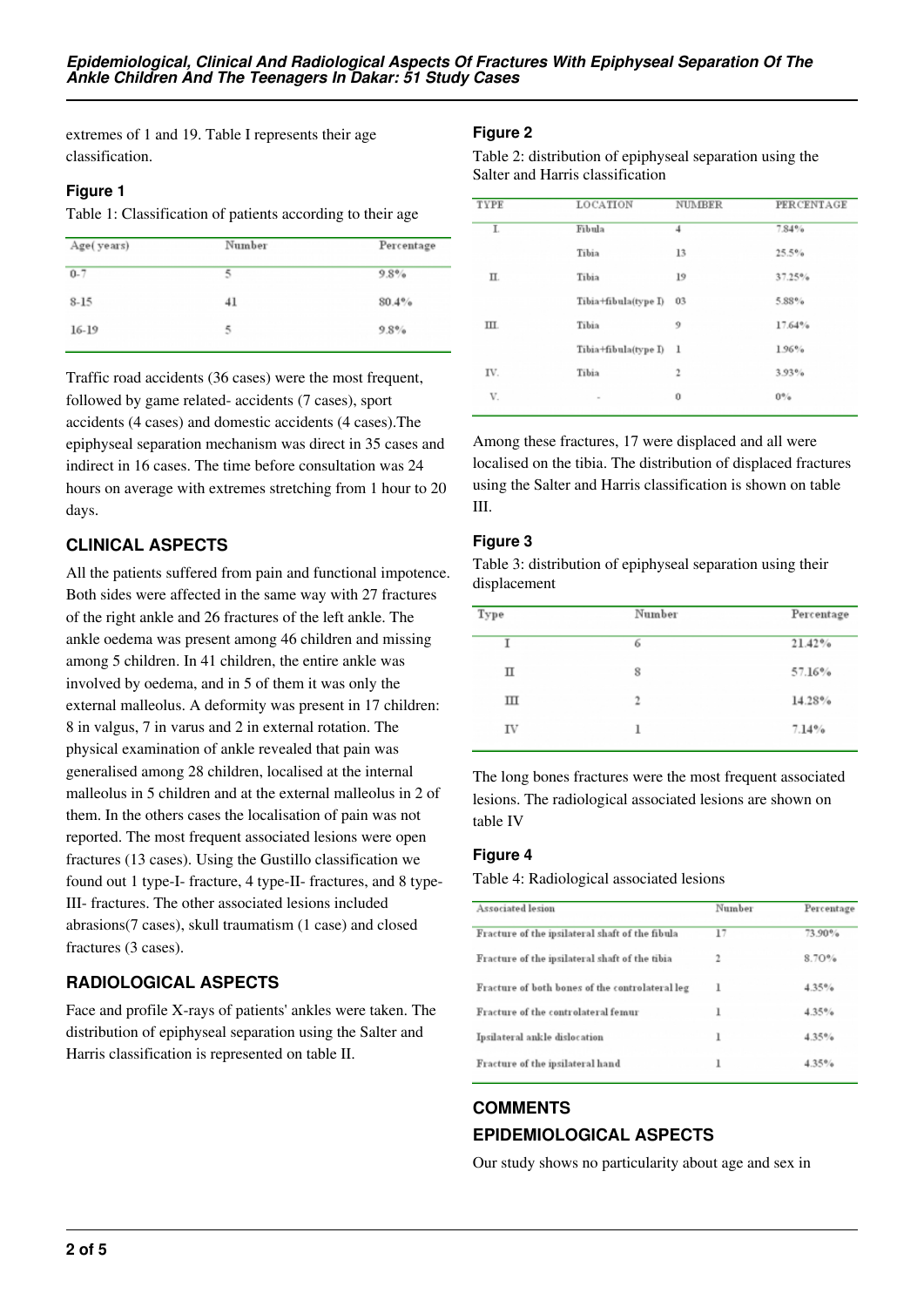comparison to the literature data. But causes are different comparing to others series. In our series, traffic road accidents are the most frequent in opposition to the studies by Crawford  $\left[\begin{smallmatrix}6\end{smallmatrix}\right]$ , Gaubert  $\left[\begin{smallmatrix}0\end{smallmatrix}\right]$ , Toupin and Lechevalier  $\left[\begin{smallmatrix}1&0\end{smallmatrix}\right]$ , in which sport and game related-accidents are most frequent. The high incidence of road accidents could be explained by the irresponsibility of many drivers, driving car without any licence, or with defective brakes, and without respecting any traffic code. In many towns, promiscuity and the absence of specialized structures for children's games are factors which lead kids to be highly exposed to vehicles since children use streets as playgrounds. The mechanism of occurrence of epiphyseal separation is also different from the published reports. A direct mechanism is found in about 70% of cases in our study, comparing to Crawford's and Badelon's series in which the indirect mechanism is predominant. The high incidence of the direct mechanism in our series could be explained by the frequency of traffic accidents, the impact taking place directly on the ankle.

Patients are brought in consultation with delay in our context. This delay is due not only many mobility problems in town, but also because culturally, patients go first to see a traditional doctor before going to the hospital.

# **CLINICAL ASPECTS**

All patients experienced pain and functional impotence. In a study on the pain felt in fractures of the child, Drendel  $\begin{bmatrix} 1 \\ 2 \end{bmatrix}$ concluded that in bone traumatisms the pain is felt at its maximum during the first 48 hours. He explains that this pain leads to the functional impotence. The physical examination has been most often poor, with oedema, deformity and pain not well localised. In the series of Nénopoulos  $\left[1, 1\right]$ , oedema and pain during the physical examination were found in all patients. The site of pain and deformity led to suspect a lesion of the tibia or the fibula. While among other patients, because of a big oedema the deformity has not been well appreciated, as well as the site of the fracture. In our study, most children presented with an ankle oedema which was diffuse in 90% of cases, making it difficult in localising the lesion. Toupin and Lechevalier  $\begin{bmatrix} 1 & 0 \\ 0 & 0 \end{bmatrix}$ found out that the right side was the most involved, whereas our study shows an equality on both sides. Associated lesions are rare in the child because most of these fractures are due to sport and game related-accidents, which are not violent. But in our context they are frequent because of the impact violence. Another particularity in our study is the incidence of open fractures, mostly in type III Cauchoix.

This could be explained by the high frequency of road traffic accidents which lead to violent traumatisms.

# **RADIOLOGICAL ASPECTS**

In our study, the diagnosis of epiphyseal separation has been established with standard X-rays of the ankle in face and profile incidences. These incidences are not sufficient for many authors  $[s, 14, 15]$ , which advise to add an oblique incidence. This allows not to forget about Tillaux's fracture and some other rare types. The oblique incidence has not been performed on our children, which can cause mistakes in the diagnosis, mostly for rare fractures.

X-rays show a predominance of the Salter and Harris type II of the tibia. These results agree with literature data. The second most frequent lesion is the Salter and Harris type I fracture of the tibia, but other series find the Salter and Harris type I fracture of the fibula  $\left[1,16\right]$ . According to these authors, the Salter and Harris type I fracture of the tibia is in only fourth position, after the Salter and Harris type III fracture of the tibia. The fracture type IV of the tibia is rare in our study (3.93%) as well as in Campbell's study (6%), whereas it reaches 12.5% in Melchior's series. The Salter and Harris type V is rare. It is not found in our series, as well as in Campbell's and Melchior's series  $[\,16, 17]$ , and it represents only 1% in Spiegel's, Mizuta's and Peterson's series  $\left[1, 2, 7\right]$ . In the literature, epiphyseal separations of the fibula are mostly type II and I, whereas in our study it only was the type I. Types III and IV are known to be rare and they must not be confused with the ossification nucleus of the supernumerary bone of the fibula. Our series was also particular because we did not find any case of complex and rare fractures like triplane fractures or Tillaux's fractures. This could be due to an insufficient diagnosis because the oblique incidence was not recquired. Another particularity of our study was the high frequency of associated lesions, more often fractures. For example a fracture of the fibula shaft was frequent. The high incidence of associated lesions is due to the violence of the traumatism, occurring most often during a road accident.

# **CONCLUSION**

Our study shows differences in comparison to other series. Epiphyseal separations of the ankle are due to traffic road accidents, whereas in the literature they are due to sport and game related-accidents. The cause of the traumatism explains the high frequency of a direct mechanism in our study, and the predominance of indirect mechanism in other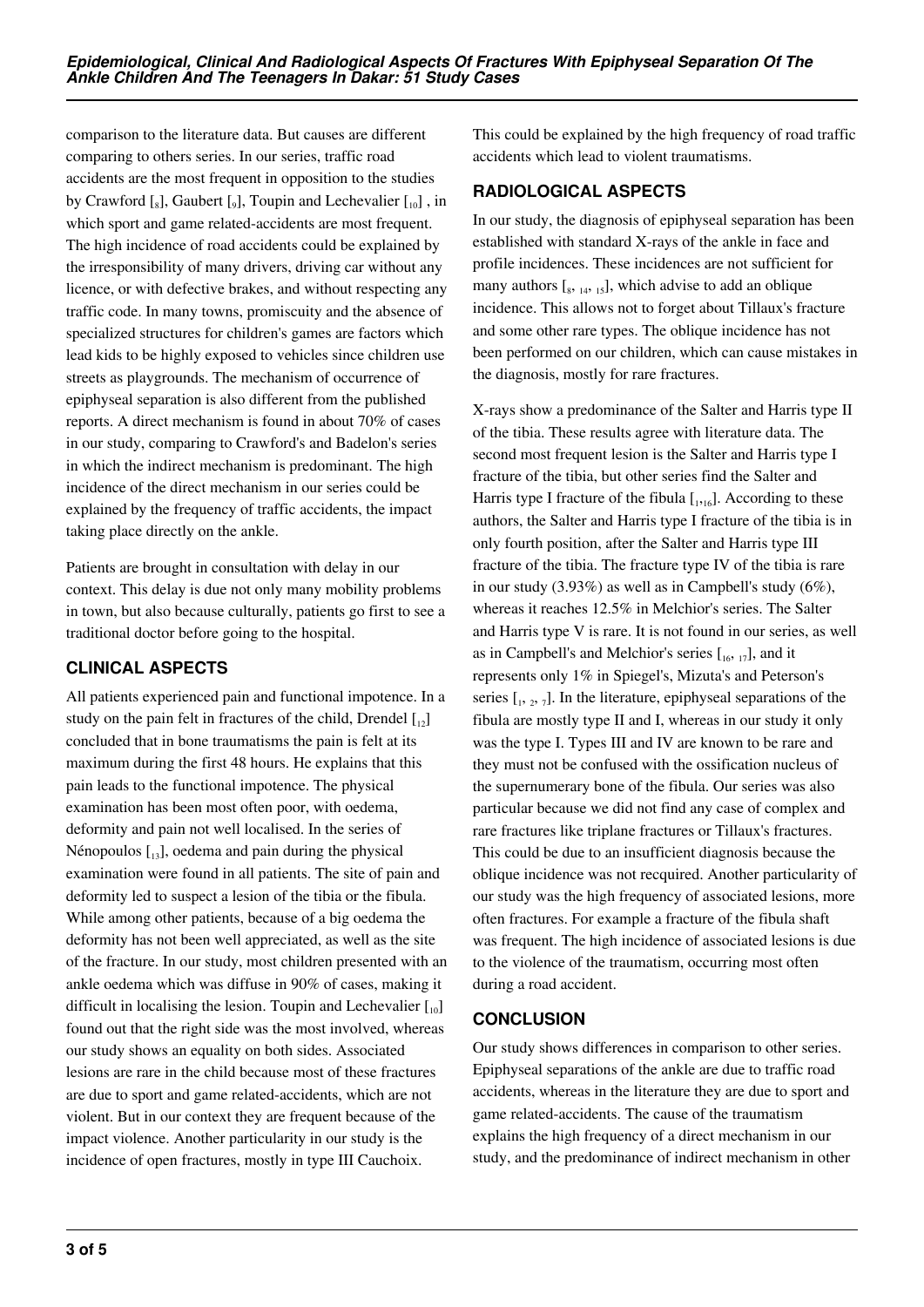series. On a clinical level, there are many associated lesions, particularly open fractures.

X-rays show a similarity of the results for the type I of the tibia, whereas they are different from other types. We note

many fractures as associated lesions; this is due to the

violence of the traumatism. The absence of rare fractures

could be explained by the insufficient diagnosis, because the oblique incidence is not required.

# **References**

1. Mizuta T., Benson WM, Foster BK, Paterson DC, Morris LL : Statistical analysis of the incidence of physeal injuries. J Pediatr Orthop 1987; 7 : 518-523.

2. Peterson CA, Peterson HA : Analysis of the incidence of injuries to the epiphyseal growth plate. J Trauma 1972; 12 : 275-281.

3. Peterson HA, Madhok R, Benson JT, Ilstrup DM, Melton LJ III : Physeal fractures : Part 1. Epidemiology in Olmsted Country, Minnesota, 1979-1988. J Pediatr Orthop 1994; 14 : 423-430

4. Worlock P, Stower M: Fracture patterns in Nottingham children. J. Pediatr Orthop 1986 ;  $\vec{6}$  : 656-660.

5. .Cooperman DR, Spiegel PG, Laros GS: Tibial fractures involving the ankle in children: The so-called triplane epiphyseal fracture. J Bone Joint Surg 1978 ; 60 A : 1040-1046.

6. Peiro A, Aracil J. Martos F, et al : Triplane distal tibial epiphyseal fracture. Clin Orthop 1981 ; 160 : 196-200. 7. Spiegel PG, Cooperman DR, Laros GS ; Epiphyseal

fractures of the distal ends of the tibia and fibula : A retrospective study of two hundred and thirty-seven cases in children. J Bone Joint Surg 1978; 60A: 1046-1050. 8. Crawford AH. Ankle fractures in children. Instructional Course Lectures 1995 ; 44 : 317-324.

9. Gaubert J, Thillaye du Boullay CH, Bardier M, Chéneau J, Bortolasso J. La traumatologie sportive de l'enfant. Etude clinique. A propos de 5546 cas. J Traumatol Sport 1985 ; 2 :  $101 - 112.$ 

10. Toupin JM, Lechevallier J. Epiphysiodèses posttraumatiques de l'extrémité inférieure du tibia de l'enfant. Revue de Chirurgie Orthopédique 1997 ; 83 : 112-122. 11. Badelon O. La traumatologie de la cheville de l'enfant. Conférence d'enseignement de la SOFCOT 1990 ; 38 : 97-114.

12. Drendel AL, Lyon R, Bergholte J, Kim MK. Outpatient pediatric pain management practices for fractures. Pediatr Emerg Care 2006; 22: 94-99.

13. Nenopoulos SP, Papavasiliou VA, Papavasiliou AV. Outcome of physeal and epiphyseal injuries of the distal tibia with intra-articular involvement. J Pediatr Orthop 2005; 25(4) : 518-22.

14. Kay RM, Matthys GA. Pediatric ankle fractures: Evaluation and treatment. Journal of the American Academy of Orthopaedic Surgeons 2001; 9: 268-278.

15. Vanhoenacker FM, Bernaerts A, Gielen J, Schepens E, De Schepper AM. Trauma of the pediatric ankle and foot. Journal Belge de Radiologie 2002 ; 85 : 212-218.

16. Campell's. Operative Orthopaedics Ninth Edition, S Terry Canale 1991; 3: pp2501-09.

17. Melchior B, Badelon O, Peraldi P, Bensahel H. Epiphyseal fractures-dislocations of the lower extremity of the tibia. Chir Pediatr 1990 ; 31(2) : 113-8.